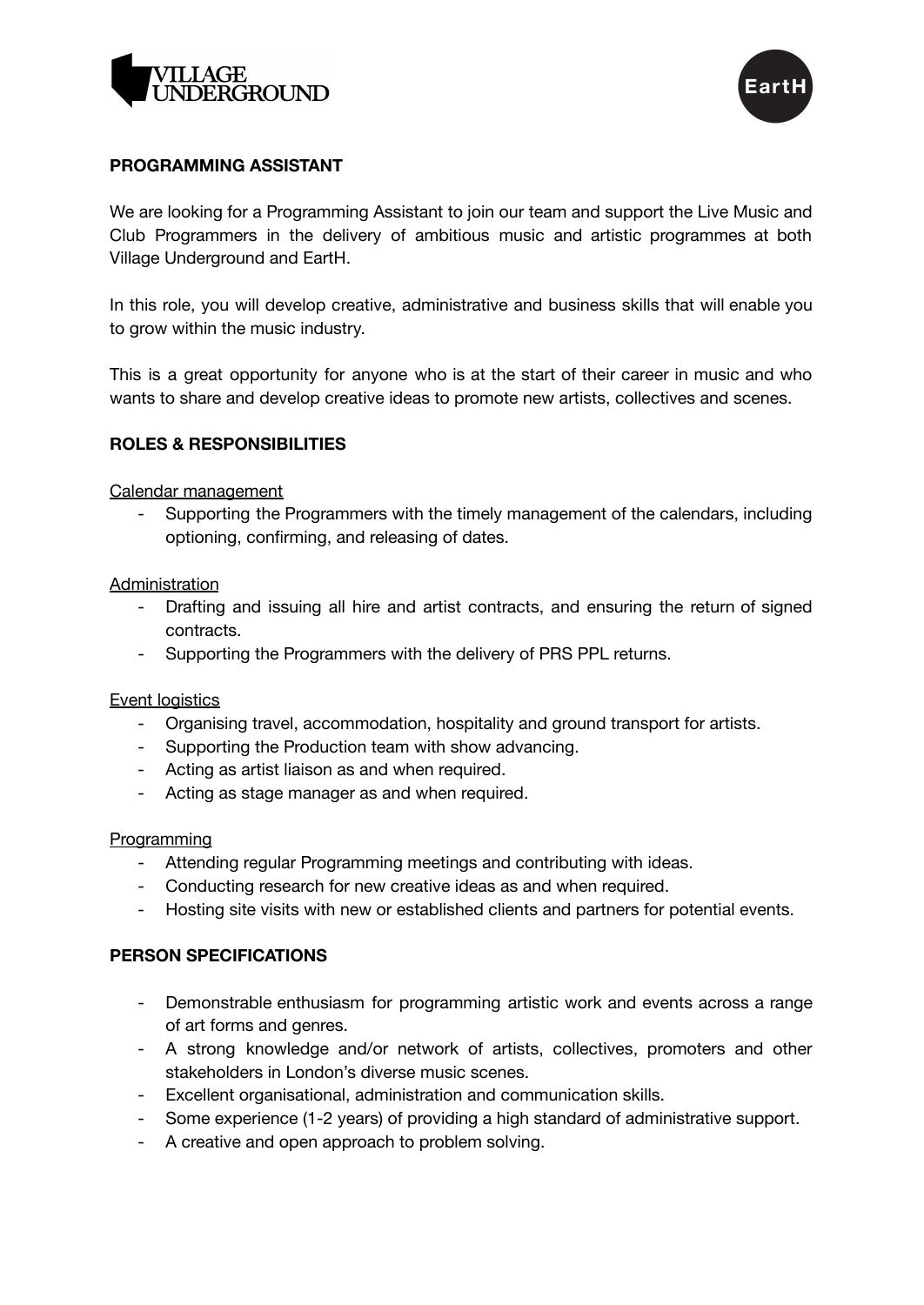- Understanding of issues of equity, representation and diversity, and commitment to championing representation and diversity in all parts of their work.
- Demonstrable ability to work with people from a wide variety of backgrounds.
- Experience of and understanding of social media and event marketing tools.
- Ability and willingness to make continuous improvements to administrative processes.
- Accurate with a good eye for detail.

# **IMPORTANT INFORMATION**

### **About Village Underground & EartH**

Village Underground is a multidisciplinary venue presenting live concerts and electronic music events alongside theatre, performing arts and visual arts. Each year, VU has an attendance of over 100,000 people, stages more than 500 performances and works with more than 1500 artists including Four Tet, Charli XCX, HAAi, DJ Boring, Avalon Emerson, Bradley Zero, Arlo Parks, Mykki Blanco, Jeff Mills and so many more.

EartH opened its doors in September 2018 and has since hosted 500+ events and welcomed more than 100,000 audience members. EartH looks to become a leading light in the city for audiences of all ages and walks of life to meet, listen, watch, dance and enjoy all that artistic endeavour and creativity has to offer. In just four years, we have hosted artists, events and performers such as Idles, Mdou Moctar, Little Simz, Dialled In, Kelly Lee Owens, Greentea Peng, Hackney Comedy Experience and the London Jazz Festival.

Both venues play host to commercial events, the revenue of which is put back into the artistic and education programmes.

[villageunderground.co.uk](http://villageunderground.co.uk) [earthackney.co.uk](http://earthackney.co.uk)

# **The Programming Team's Priorities**

The Programming Assistant will support the Programmers in achieving the following objectives:

*Growth* – Create and implement a strategic plan to increase the number of music and arts events from 300 to 700 per year across both venues. This will include developing a programme and content strategy for EartH Kitchen (300 cap), and working with the Club programmer on weekend events and club nights at EartH Hall (1200 cap).

*Artistic policies* – Develop the venues' artistic policies with the MD and the rest of the team. Introducing the policies to promoters and other stakeholders, getting them on board with any changes the policies will bring.